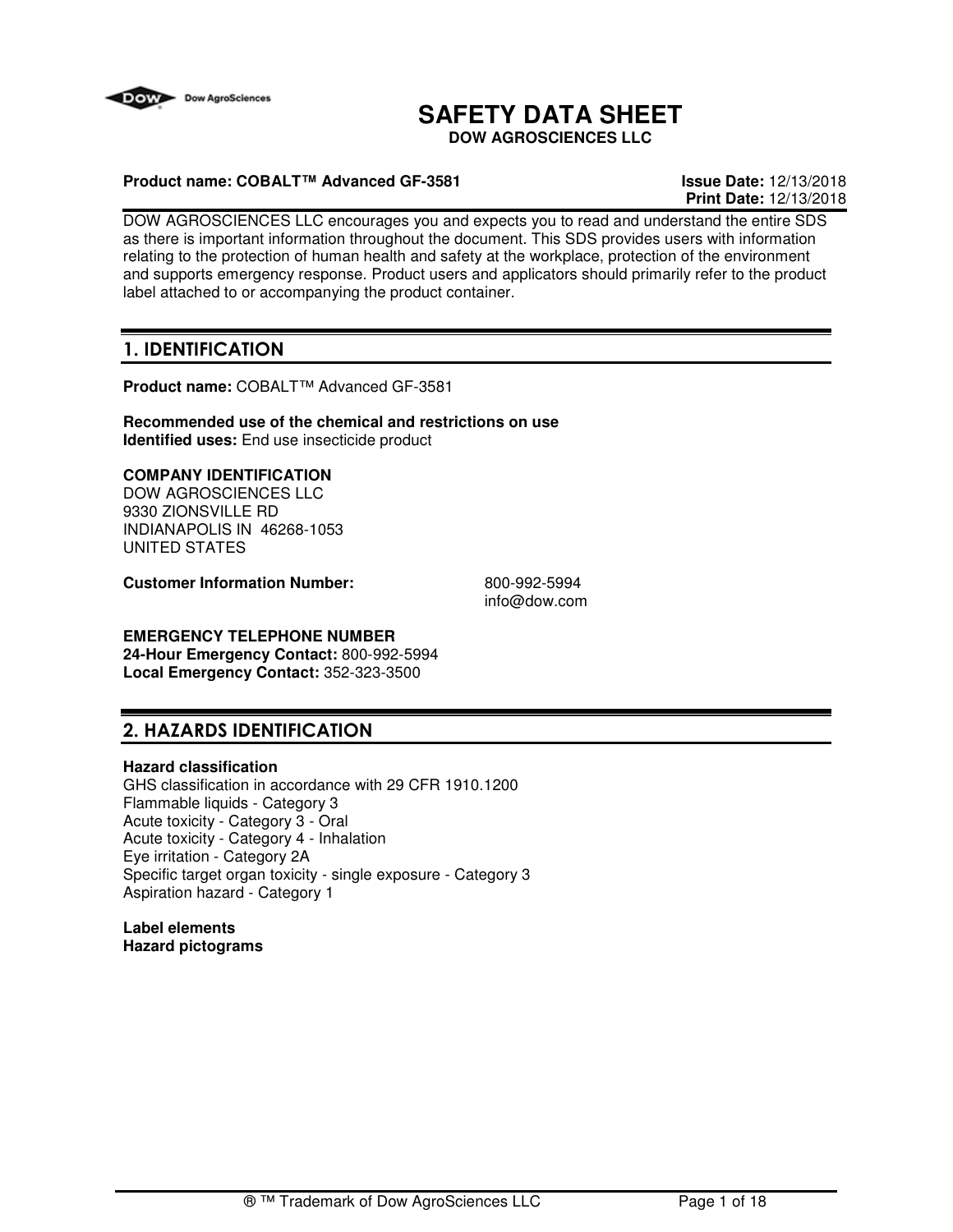

#### Signal word: **DANGER!**

#### **Hazards**

Flammable liquid and vapour. Toxic if swallowed. May be fatal if swallowed and enters airways. Causes serious eye irritation. Harmful if inhaled. May cause respiratory irritation. May cause drowsiness or dizziness.

#### **Precautionary statements**

#### **Prevention**

Keep away from heat/sparks/open flames/hot surfaces. No smoking. Keep container tightly closed. Ground/bond container and receiving equipment. Use explosion-proof electrical/ ventilating/ lighting equipment. Use only non-sparking tools. Take precautionary measures against static discharge. Avoid breathing dust/ fume/ gas/ mist/ vapours/ spray. Wash skin thoroughly after handling. Do not eat, drink or smoke when using this product. Use only outdoors or in a well-ventilated area. Wear protective gloves/ eye protection/ face protection.

#### **Response**

IF SWALLOWED: Immediately call a POISON CENTER/doctor.

IF SWALLOWED: Immediately call a POISON CENTER/doctor. Rinse mouth.

IF ON SKIN (or hair): Take off immediately all contaminated clothing. Rinse skin with water/shower.

IF INHALED: Remove person to fresh air and keep comfortable for breathing. Call a POISON CENTER/doctor if you feel unwell.

IF IN EYES: Rinse cautiously with water for several minutes. Remove contact lenses, if present and easy to do. Continue rinsing.

Do NOT induce vomiting.

If eye irritation persists: Get medical advice/ attention.

In case of fire: Use dry sand, dry chemical or alcohol-resistant foam to extinguish.

#### **Storage**

Store in a well-ventilated place. Keep container tightly closed. Store in a well-ventilated place. Keep cool. Store locked up.

#### **Disposal**

Dispose of contents/ container to an approved waste disposal plant.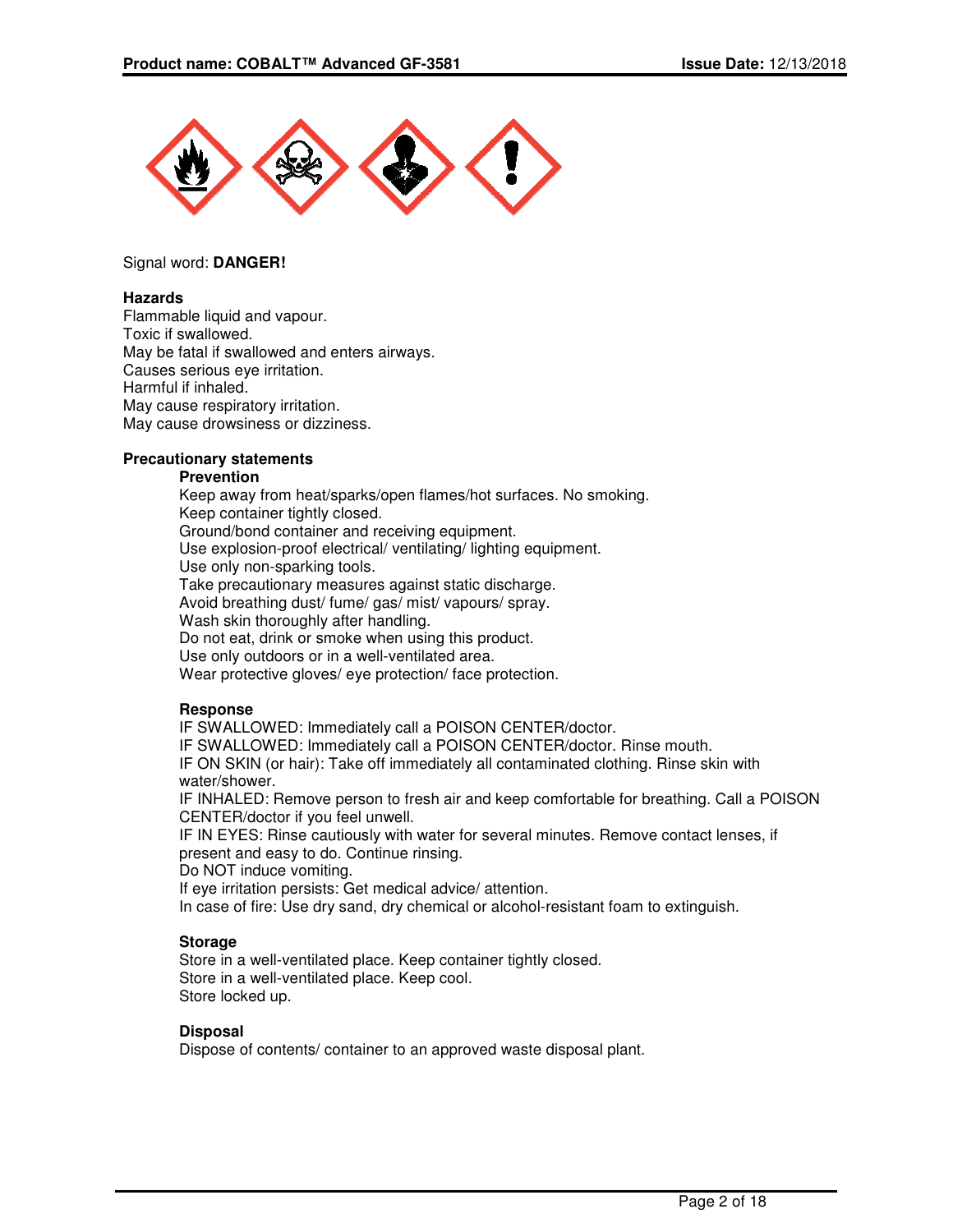### **Other hazards**

No data available

## **3. COMPOSITION/INFORMATION ON INGREDIENTS**

This product is a mixture.

| Component                                   | <b>CASRN</b>  | Concentration |
|---------------------------------------------|---------------|---------------|
|                                             |               |               |
| Chlorpyrifos                                | 2921-88-2     | 28.12%        |
| Lambda-cyhalothrin                          | 91465-08-6    | 1.6%          |
| Solvent naphtha (petroleum), light aromatic | 64742-95-6    | 27.1%         |
| 1,2,4-Trimethylbenzene                      | 95-63-6       | 8.1%          |
| Glycerol                                    | $56 - 81 - 5$ | 2.4%          |
| 1,3,5-Trimethylbenzene                      | 108-67-8      | 2.1%          |
| Cumene                                      | 98-82-8       | 1.0%          |
| Xylene                                      | 1330-20-7     | 0.3%          |
| <b>Balance</b>                              | Not available | 31.17%        |

## **4. FIRST AID MEASURES**

### **Description of first aid measures**

### **General advice:**

First Aid responders should pay attention to self-protection and use the recommended protective clothing (chemical resistant gloves, splash protection). If potential for exposure exists refer to Section 8 for specific personal protective equipment.

**Inhalation:** Move person to fresh air. If person is not breathing, call an emergency responder or ambulance, then give artificial respiration; if by mouth to mouth use rescuer protection (pocket mask etc). Call a poison control center or doctor for treatment advice. If breathing is difficult, oxygen should be administered by qualified personnel.

**Skin contact:** Take off contaminated clothing. Rinse skin immediately with plenty of water for 15-20 minutes. Call a poison control center or doctor for treatment advice.

**Eye contact:** Hold eyes open and rinse slowly and gently with water for 15-20 minutes. Remove contact lenses, if present, after the first 5 minutes, then continue rinsing eyes. Call a poison control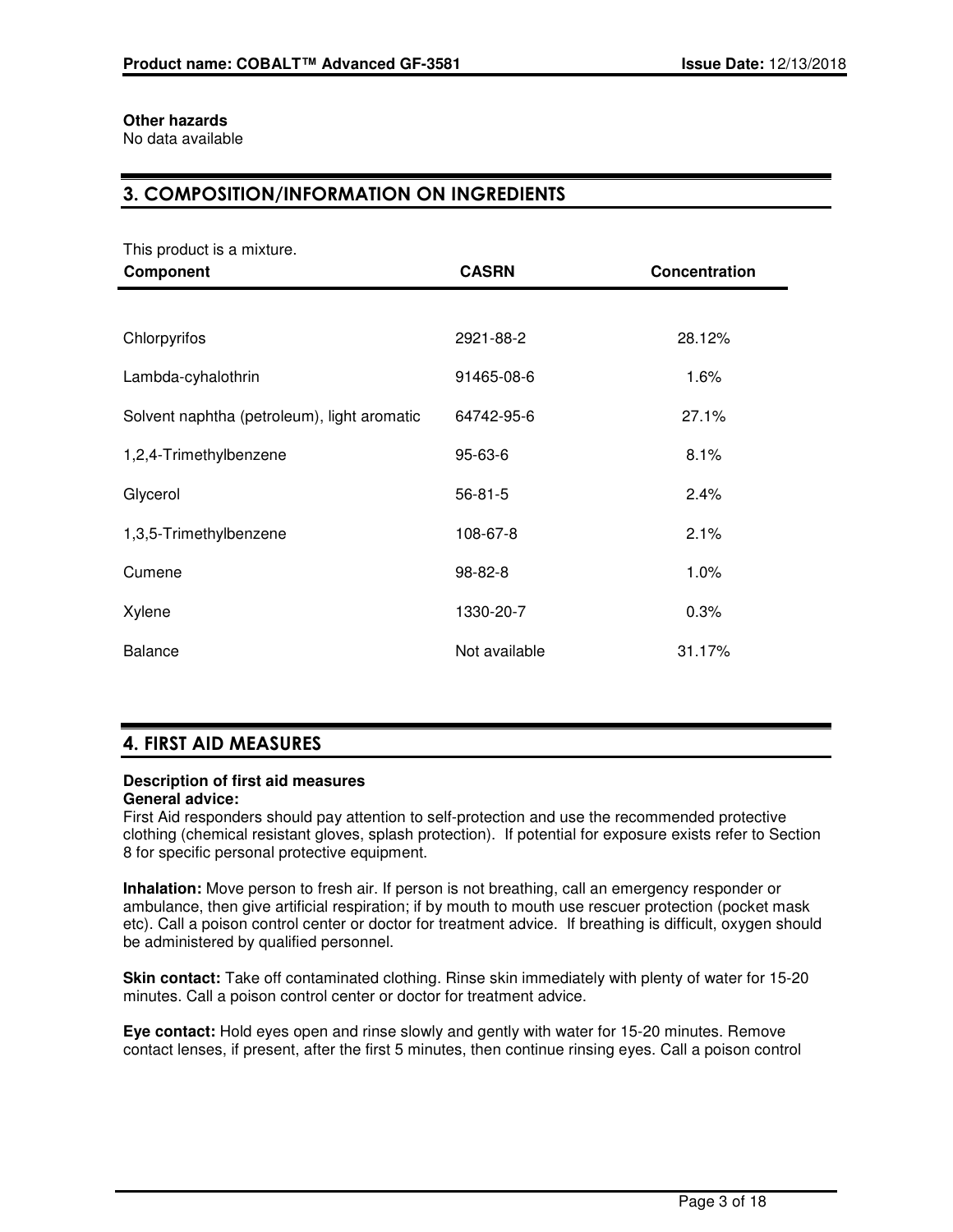center or doctor for treatment advice. Suitable emergency eye wash facility should be available in work area.

**Ingestion:** Seek medical attention immediately. Immediately call a poison control center or doctor. Do not induce vomiting unless told to do so by a poison control center or doctor. Do not give any liquid to the person. Do not give anything by mouth to an unconscious person.

#### **Most important symptoms and effects, both acute and delayed:**

Aside from the information found under Description of first aid measures (above) and Indication of immediate medical attention and special treatment needed (below), any additional important symptoms and effects are described in Section 11: Toxicology Information.

#### **Indication of any immediate medical attention and special treatment needed**

**Notes to physician:** Maintain adequate ventilation and oxygenation of the patient. Chlorpyrifos is a cholinesterase inhibitor. Treat symptomatically. In case of severe acute poisoning, use antidote immediately after establishing an open airway and respiration. Atropine, only by injection, is the preferable antidote. Oximes, such as 2-PAM/protopam, may be therapeutic if used early; however, use only in conjunction with atropine. Attempt seizure control with diazepam 5-10 mg (adults) intravenous over 2-3 minutes. Repeat every 5-10 minutes as needed. Monitorfor hypotension, respiratory depression, and need for intubation. Consider second agent if seizures persist after 30 mg. If seizures persist or recur administer phenobarbital 600-1200 mg (adults) intravenous diluted in 60 ml 0.9% saline given at 25-50 mg/minute. Evaluate for hypoxia, dysrhythmia, electrolyte disturbance, hypoglycemia (treat adults with dextrose 100 mg intravenous). If exposed, plasma and red blood cell cholinesterase tests may indicate significance of exposure (baseline data are useful). If lavage is performed, suggest endotracheal and/or esophageal control. Danger from lung aspiration must be weighed against toxicity when considering emptying the stomach. The decision of whether to induce vomiting or not should be made by a physician. Treatment of exposure should be directed at the control of symptoms and the clinical condition of the patient. Have the Safety Data Sheet, and if available, the product container or label with you when calling a poison control center or doctor, or going for treatment.

## **5. FIREFIGHTING MEASURES**

**Suitable extinguishing media:** To extinguish combustible residues of this product use water fog, carbon dioxide, dry chemical or foam.

**Unsuitable extinguishing media:** No data available

#### **Special hazards arising from the substance or mixture**

**Hazardous combustion products:** Under fire conditions some components of this product may decompose. The smoke may contain unidentified toxic and/or irritating compounds. Combustion products may include and are not limited to: Sulfur oxides. Phosphorous compounds. Nitrogen oxides. Hydrogen chloride. Carbon monoxide. Carbon dioxide.

**Unusual Fire and Explosion Hazards:** This material will not burn until the water has evaporated. Residue can burn. Container may rupture from gas generation in a fire situation.

#### **Advice for firefighters**

**Fire Fighting Procedures:** Keep people away. Isolate fire and deny unnecessary entry. Use water spray to cool fire exposed containers and fire affected zone until fire is out and danger of reignition has passed. To extinguish combustible residues of this product use water fog, carbon dioxide, dry chemical or foam. Contain fire water run-off if possible. Fire water run-off, if not contained, may cause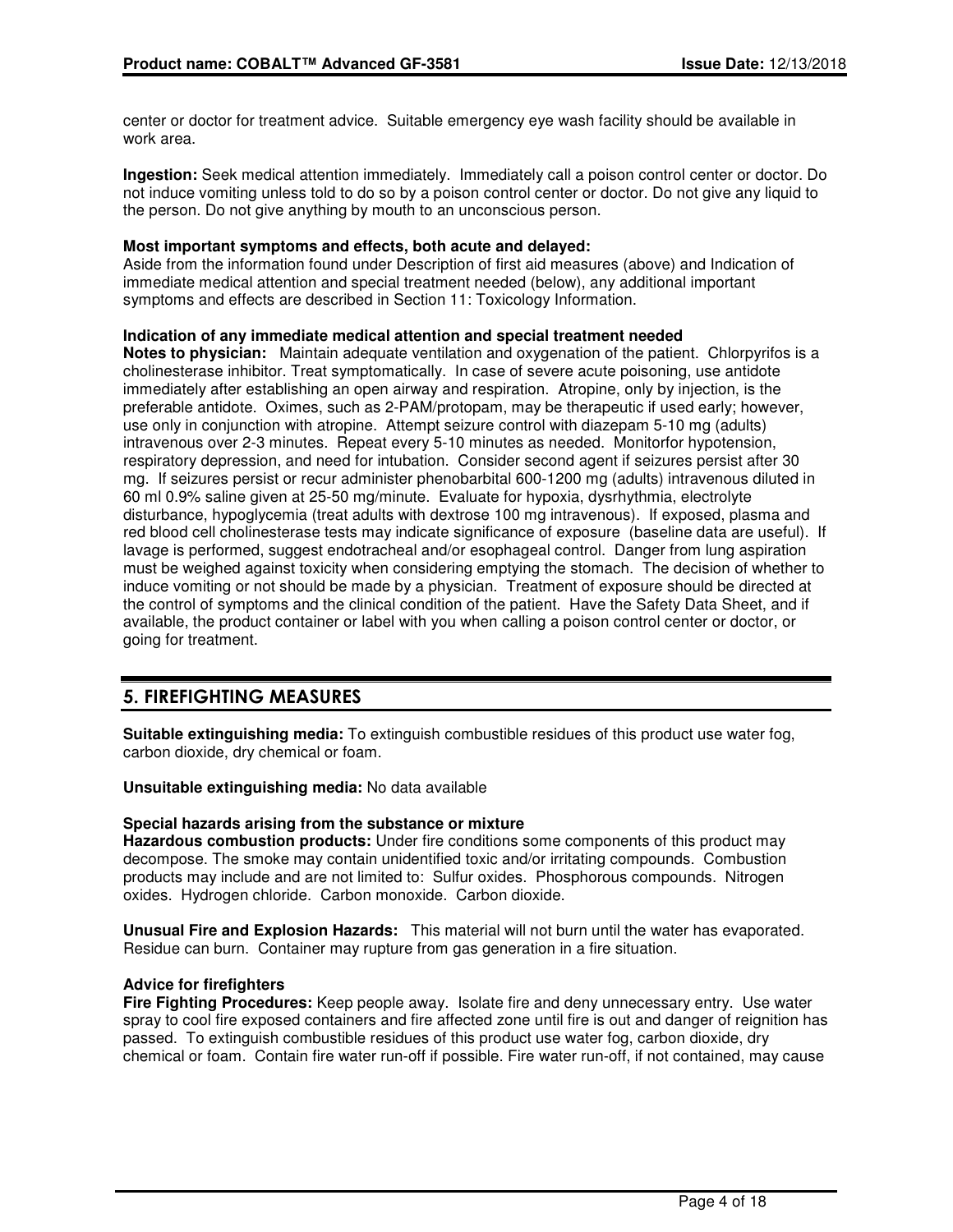environmental damage. Review the "Accidental Release Measures" and the "Ecological Information" sections of this (M)SDS.

**Special protective equipment for firefighters:** Wear positive-pressure self-contained breathing apparatus (SCBA) and protective fire fighting clothing (includes fire fighting helmet, coat, trousers, boots, and gloves). If protective equipment is not available or not used, fight fire from a protected location or safe distance.

## **6. ACCIDENTAL RELEASE MEASURES**

**Personal precautions, protective equipment and emergency procedures:** Isolate area. Keep unnecessary and unprotected personnel from entering the area. Refer to section 7, Handling, for additional precautionary measures. Keep upwind of spill. Ventilate area of leak or spill. No smoking in area. Eliminate all sources of ignition in vicinity of spill or released vapor to avoid fire or explosion. Ground and bond all containers and handling equipment. Vapor explosion hazard. Keep out of sewers. Use appropriate safety equipment. For additional information, refer to Section 8, Exposure Controls and Personal Protection.

**Environmental precautions:** Prevent from entering into soil, ditches, sewers, waterways and/or groundwater. See Section 12, Ecological Information. Spills or discharge to natural waterways is likely to kill aquatic organisms.

**Methods and materials for containment and cleaning up:** Contain spilled material if possible. Small spills: Absorb with materials such as: Clay. Dirt. Sand. Sweep up. Collect in suitable and properly labeled containers. Large spills: Contact Dow AgroSciences for clean-up assistance. See Section 13, Disposal Considerations, for additional information.

## **7. HANDLING AND STORAGE**

**Precautions for safe handling:** Keep away from heat, sparks and flame. Keep out of reach of children. Do not swallow. Avoid contact with eyes, skin, and clothing. Avoid breathing vapor or mist. Wash thoroughly after handling. Keep container closed. Use with adequate ventilation. Containers, even those that have been emptied, can contain vapors. Do not cut, drill, grind, weld, or perform similar operations on or near empty containers. Use of non-sparking or explosion-proof equipment may be necessary, depending upon the type of operation. See Section 8, EXPOSURE CONTROLS AND PERSONAL PROTECTION.

**Conditions for safe storage:** Avoid temperatures above 50°C (122°F) Store in a dry place. Store in original container. Keep container tightly closed when not in use. Do not store near food, foodstuffs, drugs or potable water supplies.

## **8. EXPOSURE CONTROLS/PERSONAL PROTECTION**

### **Control parameters**

If exposure limits exist, they are listed below. If no exposure limits are displayed, then no values are applicable.

| Component    | Regulation   | <b>Type of listing</b> | Value/Notation       |
|--------------|--------------|------------------------|----------------------|
| Chlorpyrifos | ACGIH        | <b>TWA Inhalable</b>   | $0.1 \text{ mg/m}$ 3 |
|              |              | fraction and vapor     |                      |
|              | <b>ACGIH</b> | TWA                    | SKIN, BEI            |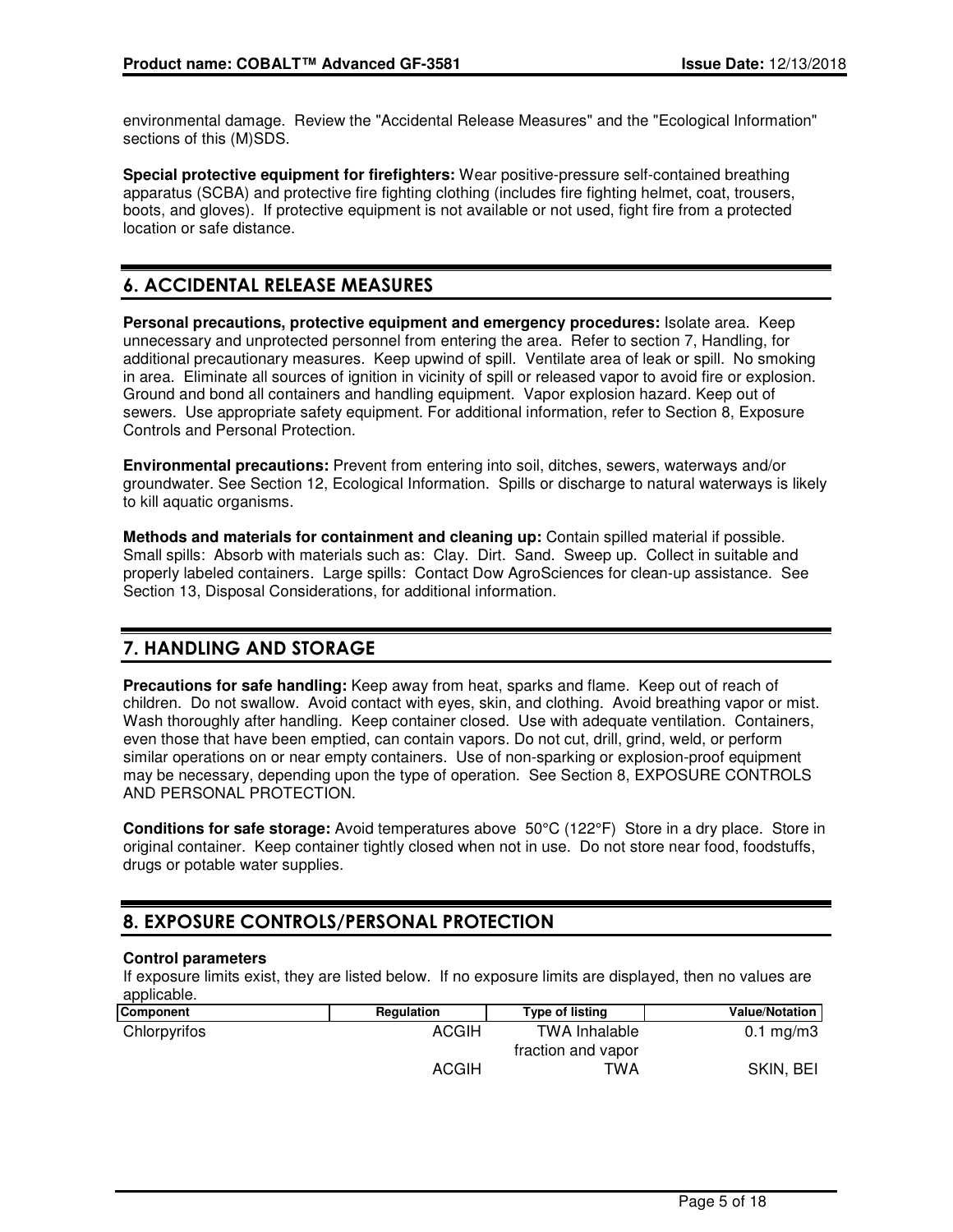| Solvent naphtha (petroleum),<br>light aromatic | Dow IHG      | <b>TWA</b>           | 100 mg/m $3$           |
|------------------------------------------------|--------------|----------------------|------------------------|
|                                                | Dow IHG      | <b>STEL</b>          | 300 mg/m3              |
|                                                | OSHA Z-1     | <b>TWA</b>           | 2,000 mg/m3 500 ppm    |
|                                                | <b>ACGIH</b> | <b>TWA</b>           | 200 mg/m3, total       |
|                                                |              |                      | hydrocarbon vapor      |
| 1,2,4-Trimethylbenzene                         | <b>ACGIH</b> | <b>TWA</b>           | 25 ppm                 |
| Glycerol                                       | OSHA Z-1     | TWA mist, respirable | $5 \text{ mg/m}$ 3     |
|                                                |              | fraction             |                        |
|                                                | OSHA Z-1     | TWA mist, total dust | $15 \text{ mg/m}$ 3    |
| 1,3,5-Trimethylbenzene                         | <b>ACGIH</b> | TWA                  | 25 ppm                 |
| Cumene                                         | <b>ACGIH</b> | TWA                  | 50 ppm                 |
|                                                | OSHA Z-1     | TWA                  | 245 mg/m3<br>50 ppm    |
|                                                | OSHA Z-1     | <b>TWA</b>           | <b>SKIN</b>            |
|                                                | OSHA P0      | <b>TWA</b>           | 245 mg/m3 50 ppm       |
| Xylene                                         | <b>ACGIH</b> | <b>TWA</b>           | BEI                    |
|                                                | <b>ACGIH</b> | <b>STEL</b>          | <b>BEI</b>             |
|                                                | OSHA Z-1     | <b>TWA</b>           | 435 mg/m3<br>$100$ ppm |
|                                                | <b>ACGIH</b> | <b>TWA</b>           | 100 ppm                |
|                                                | <b>ACGIH</b> | <b>STEL</b>          | 150 ppm                |

RECOMMENDATIONS IN THIS SECTION ARE FOR MANUFACTURING, COMMERCIAL BLENDING AND PACKAGING WORKERS. APPLICATORS AND HANDLERS SHOULD SEE THE PRODUCT LABEL FOR PROPER PERSONAL PROTECTIVE EQUIPMENT AND CLOTHING.

#### **Biological occupational exposure limits**

| <b>Components</b> | CAS-No.   | <b>Control</b><br>parameters | <b>Biological Sampling</b><br>specimen | time                                                                       | Permissible<br>concentration | <b>Basis</b>        |
|-------------------|-----------|------------------------------|----------------------------------------|----------------------------------------------------------------------------|------------------------------|---------------------|
| Xylene            | 1330-20-7 | Methylhippu<br>ric acids     | Urine                                  | End of<br>shift (As<br>soon as<br>possible<br>after<br>exposure<br>ceases) | $1.5$ a/a<br>creatinine      | <b>ACGIH</b><br>BEI |

#### **Exposure controls**

**Engineering controls:** Use engineering controls to maintain airborne level below exposure limit requirements or guidelines. If there are no applicable exposure limit requirements or guidelines, use only with adequate ventilation. Local exhaust ventilation may be necessary for some operations.

#### **Individual protection measures**

**Eye/face protection:** Use chemical goggles.

#### **Skin protection**

**Hand protection:** Use gloves chemically resistant to this material. Examples of preferred glove barrier materials include: Polyethylene. Ethyl vinyl alcohol laminate ("EVAL"). Styrene/butadiene rubber. Viton. Examples of acceptable glove barrier materials include: Butyl rubber. Chlorinated polyethylene. Natural rubber ("latex"). Neoprene. Nitrile/butadiene rubber ("nitrile" or "NBR"). Polyvinyl chloride ("PVC" or "vinyl"). NOTICE: The selection of a specific glove for a particular application and duration of use in a workplace should also take into account all relevant workplace factors such as, but not limited to: Other chemicals which may be handled, physical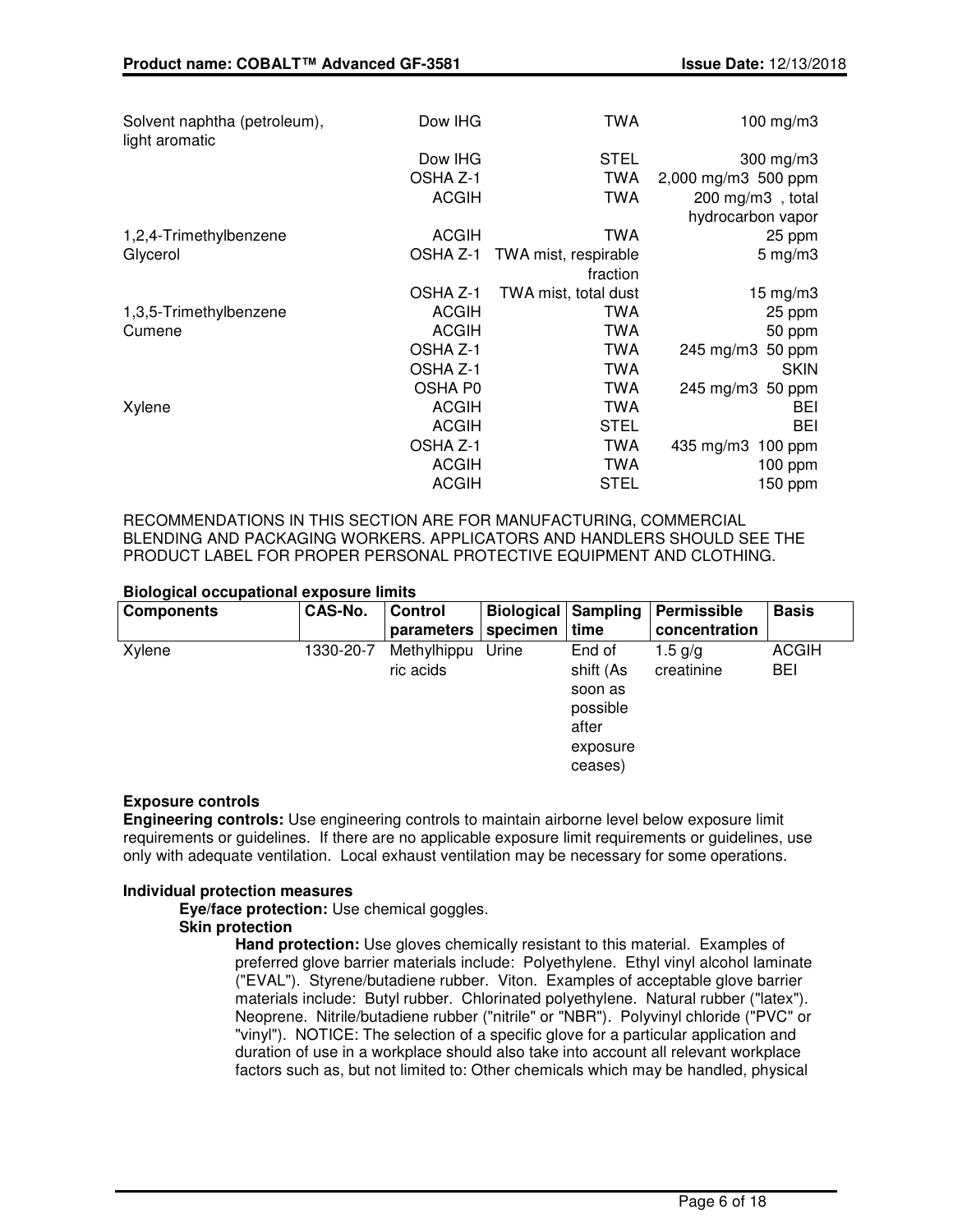requirements (cut/puncture protection, dexterity, thermal protection), potential body reactions to glove materials, as well as the instructions/specifications provided by the glove supplier.

**Other protection:** Use protective clothing chemically resistant to this material. Selection of specific items such as face shield, boots, apron, or full body suit will depend on the task.

**Respiratory protection:** Respiratory protection should be worn when there is a potential to exceed the exposure limit requirements or guidelines. If there are no applicable exposure limit requirements or guidelines, use an approved respirator. Selection of air-purifying or positivepressure supplied-air will depend on the specific operation and the potential airborne concentration of the material. For emergency conditions, use an approved positive-pressure self-contained breathing apparatus.

The following should be effective types of air-purifying respirators: Organic vapor cartridge with a particulate pre-filter.

### **9. PHYSICAL AND CHEMICAL PROPERTIES**

| Liquid.                                       |
|-----------------------------------------------|
| White                                         |
| Aromatic                                      |
| No data available                             |
| 4.34 pH Electrode                             |
| Not applicable                                |
| No data available                             |
| No data available                             |
| closed cup 55 $°C$ (131 $°F$ )                |
| No data available                             |
| No data available                             |
| No data available                             |
| No data available                             |
| No data available                             |
| No data available                             |
| No data available                             |
| No data available                             |
| No data available                             |
| No data available                             |
| No data available                             |
| No data available                             |
| No data available                             |
| No                                            |
| No significant increase (>5C) in temperature. |
| 1.0654 g/mlDigital density meter              |
|                                               |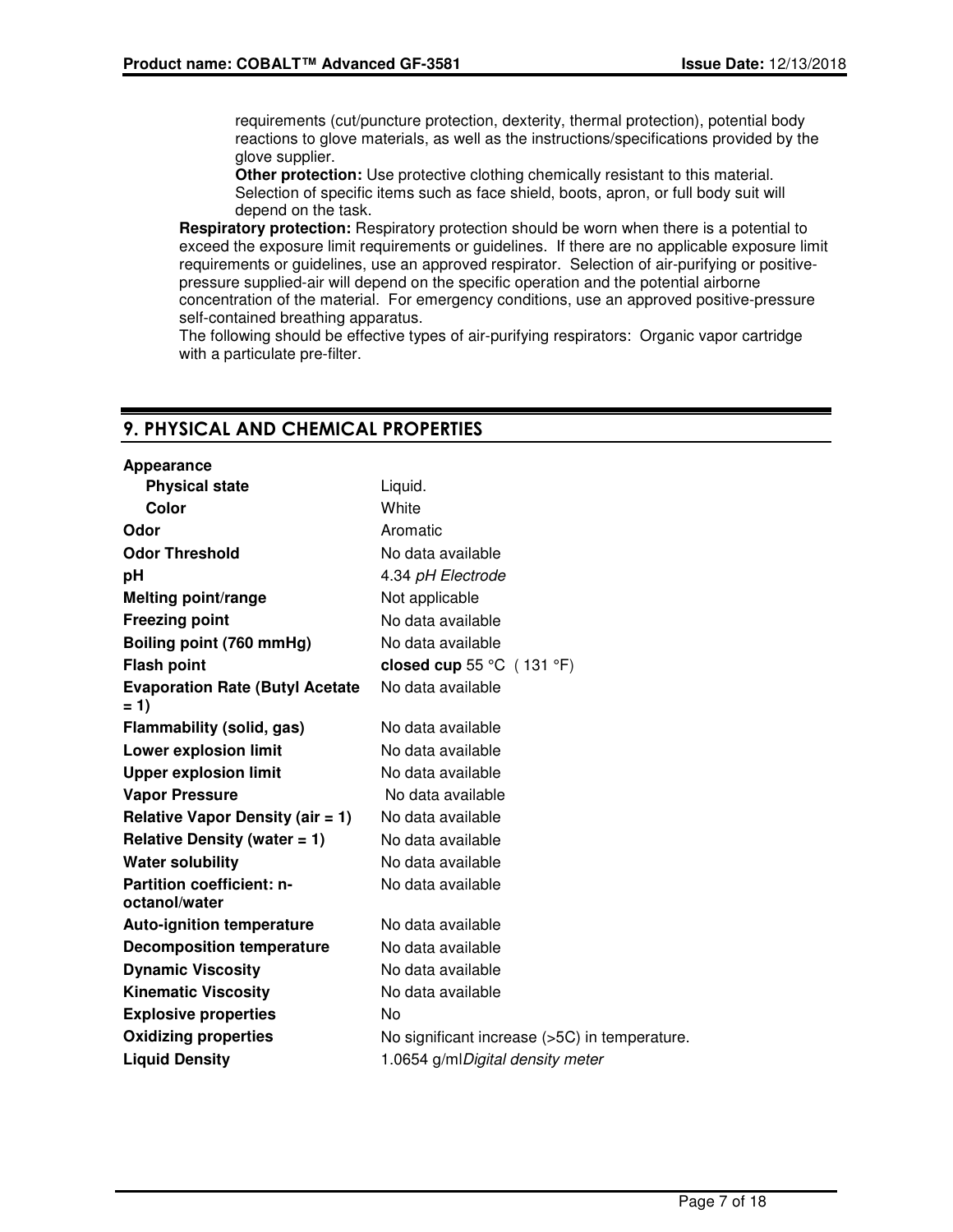#### **Molecular weight** No data available

NOTE: The physical data presented above are typical values and should not be construed as a specification.

## **10. STABILITY AND REACTIVITY**

**Reactivity:** No dangerous reaction known under conditions of normal use.

**Chemical stability:** Unstable at elevated temperatures.

**Possibility of hazardous reactions:** Polymerization will not occur.

**Conditions to avoid:** Avoid temperatures above 50 °C Active ingredient decomposes at elevated temperatures. Generation of gas during decomposition can cause pressure in closed systems.

**Incompatible materials:** Avoid contact with: Bases.

**Hazardous decomposition products:** Decomposition products depend upon temperature, air supply and the presence of other materials. Decomposition products can include and are not limited to: Hydrogen chloride. Organic sulfides. Sulfur dioxide. Toxic gases are released during decomposition.

## **11. TOXICOLOGICAL INFORMATION**

Toxicological information appears in this section when such data is available.

#### **Acute toxicity**

### **Acute oral toxicity**

Moderate toxicity if swallowed. Small amounts swallowed incidentally as a result of normal handling operations are not likely to cause injury; however, swallowing larger amounts may cause injury.

For similar material(s): LD50, Rat, female, 114.5 mg/kg

### **Acute dermal toxicity**

Prolonged skin contact is unlikely to result in absorption of harmful amounts.

For similar material(s): LD50, Rat, male and female, > 5,000 mg/kg

### **Acute inhalation toxicity**

Prolonged excessive exposure to mist may cause serious adverse effects, even death. May cause respiratory irritation and central nervous system depression. Symptoms may include headache, dizziness and drowsiness, progressing to incoordination and unconsciousness.

For similar material(s): LC50, Rat, females, 4 Hour, dust/mist, 2.07 mg/l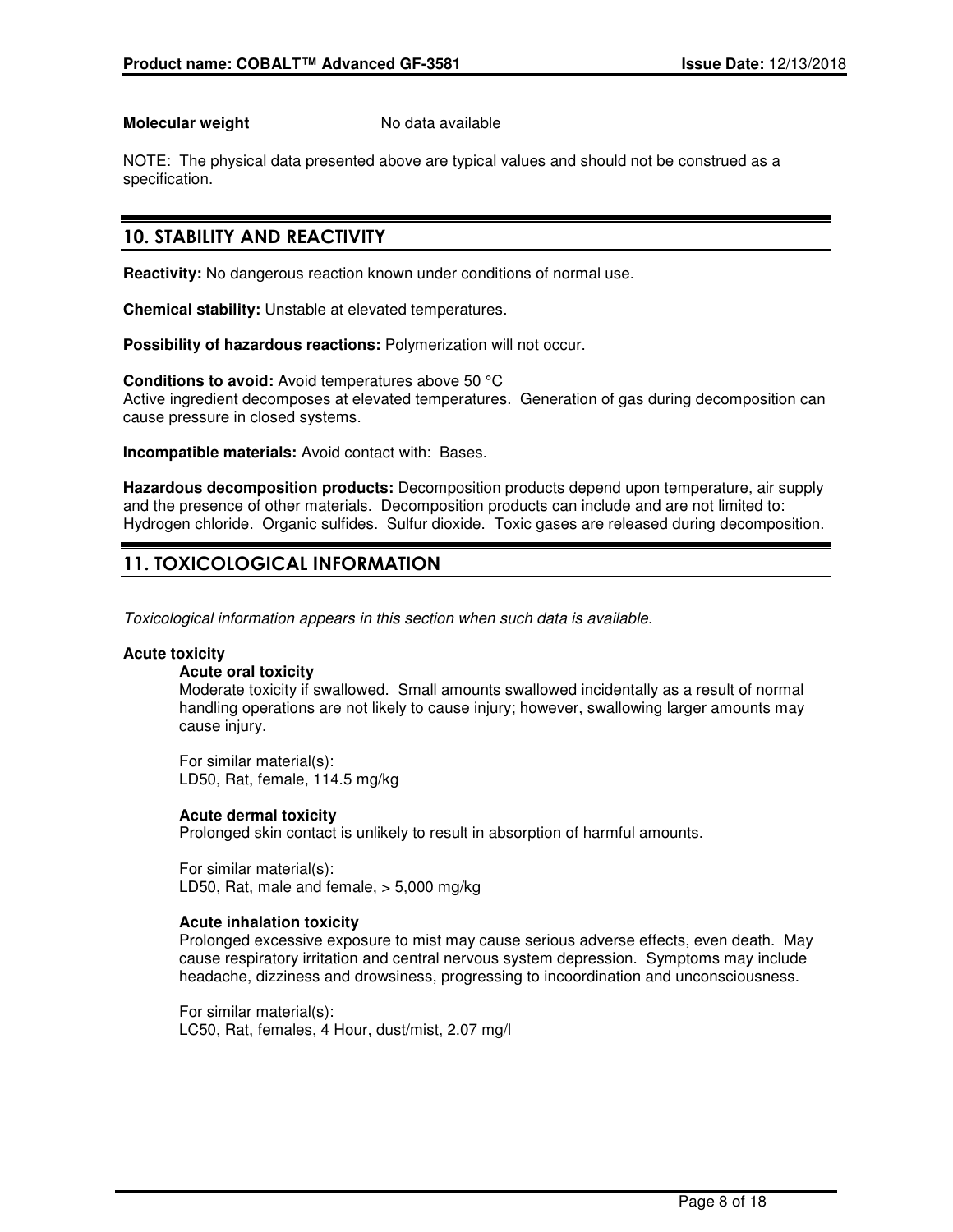#### **Skin corrosion/irritation**

Brief contact may cause slight skin irritation with local redness.

#### **Serious eye damage/eye irritation**

May cause moderate eye irritation. Corneal injury is unlikely.

#### **Sensitization**

For similar material(s): Did not demonstrate the potential for contact allergy in mice.

For respiratory sensitization: No relevant data found.

#### **Specific Target Organ Systemic Toxicity (Single Exposure)**

May cause respiratory irritation. May cause drowsiness or dizziness.

#### **Specific Target Organ Systemic Toxicity (Repeated Exposure)**

For the active ingredient(s): Chlorpyrifos.

Excessive exposure may produce organophosphate type cholinesterase inhibition. Signs and symptoms of excessive exposure to active ingredient may be headache, dizziness,

incoordination, muscle twitching, tremors, nausea, abdominal cramps, diarrhea, sweating, pinpoint pupils, blurred vision, salivation, tearing, tightness in chest, excessive urination, convulsions. In animals, effects have been reported on the following organs:

Adrenal gland.

Dose levels producing these effects were many times higher than any dose levels expected from exposure due to use.

Based on information for component(s):

In animals, effects have been reported on the following organs: Blood. Kidney. Liver. Respiratory tract. Cataracts were observed in rats exposed to cumene vapors. Excessive exposure to glycerine may cause increased fat levels in blood.

#### **Carcinogenicity**

For the minor component(s): Has caused cancer in laboratory animals. There is no evidence that these findings are relevant to humans. Active ingredient did not cause cancer in laboratory animals.

#### **Teratogenicity**

For the active ingredient(s): Chlorpyrifos. Has been toxic to the fetus in laboratory animals at doses toxic to the mother. Did not cause birth defects in laboratory animals.

Based on information for component(s): Has been toxic to the fetus in laboratory animals at doses toxic to the mother. Has caused birth defects in laboratory animals only at doses producing severe toxicity in the mother.

#### **Reproductive toxicity**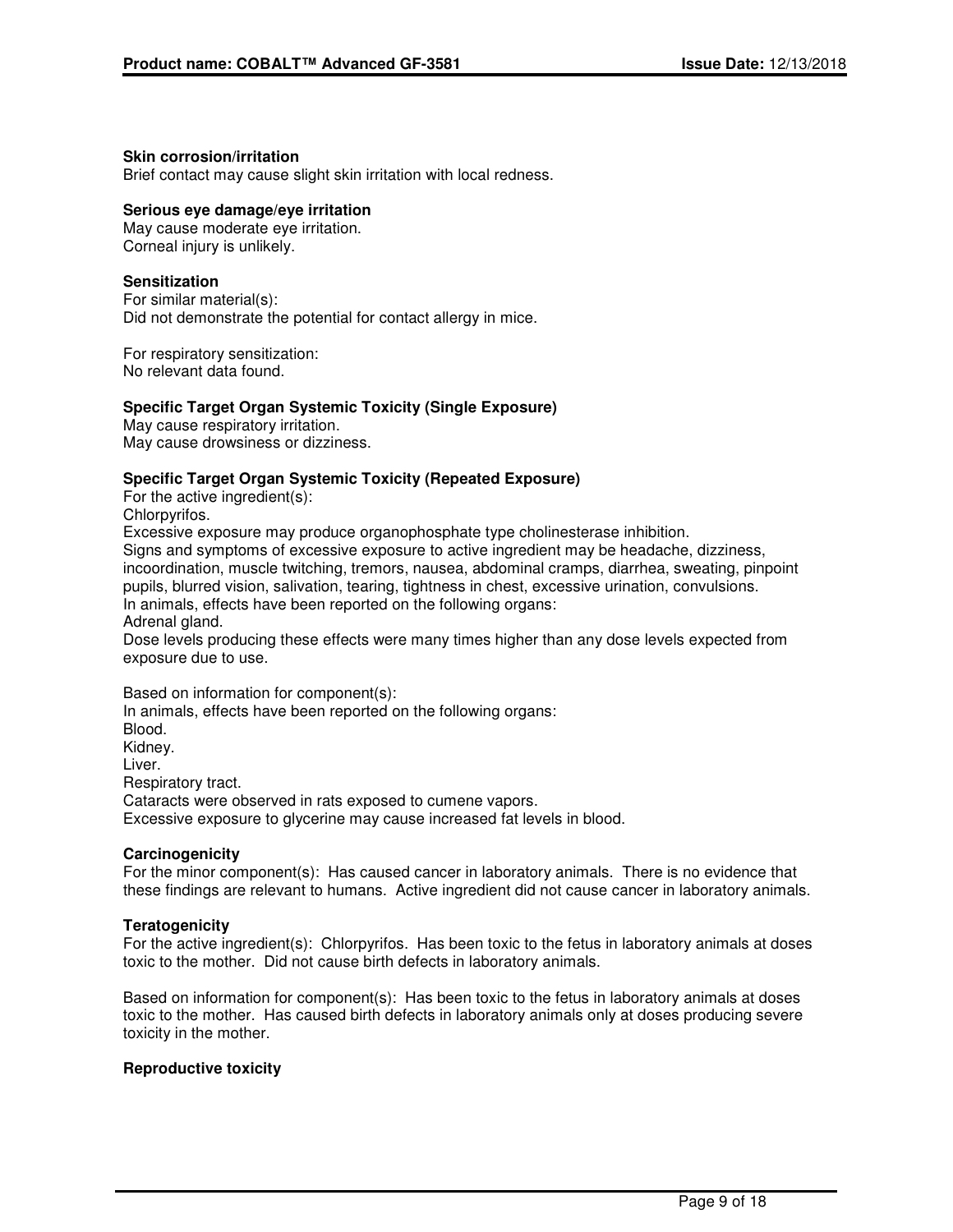Chlorpyrifos did not interfere with fertility in reproduction studies in laboratory animals. Some evidence of toxicity to the offspring occurred, but only at a dose high enough to produce significant toxicity to the parent animals.

Based on information for component(s): In laboratory animal studies, effects on reproduction have been seen only at doses that produced significant toxicity to the parent animals. Reproductive effects seen in female animals are believed to be due to altered nutritional states resulting from extremely high doses of glycerine given in the diet. Similar effects have been seen in animals fed synthetic diets.

#### **Mutagenicity**

In vitro genetic toxicity studies were negative. Based on a majority of negative data and some equivocal or marginally positive results, active ingredient is considered to have minimal genetic toxicity potential.

#### **Aspiration Hazard**

May be fatal if swallowed and enters airways.

| Carcinogenicity              |              |                                                    |
|------------------------------|--------------|----------------------------------------------------|
| <b>Component</b>             | List         | <b>Classification</b>                              |
| Solvent naphtha (petroleum), | <b>ACGIH</b> | A3: Confirmed animal carcinogen with               |
| light aromatic               |              | unknown relevance to humans.                       |
| <b>Cumene</b>                | <b>IARC</b>  | Group 2B: Possibly carcinogenic to<br>humans       |
|                              | US NTP       | Reasonably anticipated to be a human<br>carcinogen |

## **12. ECOLOGICAL INFORMATION**

Ecotoxicological information appears in this section when such data is available.

#### **Toxicity**

#### **Acute toxicity to aquatic invertebrates**

For similar material(s): Material is very highly toxic to aquatic organisms on an acute basis (LC50/EC50 <0.1 mg/L in the most sensitive species).

For similar material(s): EC50, water flea Daphnia magna, static test, 48 Hour, 0.000319 mg/l

#### **Persistence and degradability**

#### **Chlorpyrifos**

**Biodegradability:** Biodegradation under aerobic laboratory conditions is below detectable limits (BOD20 or BOD28/ThOD < 2.5%). 10-day Window: Fail **Biodegradation:** 22 % **Exposure time:** 28 d **Method:** OECD Test Guideline 301D or Equivalent

**Biological oxygen demand (BOD)**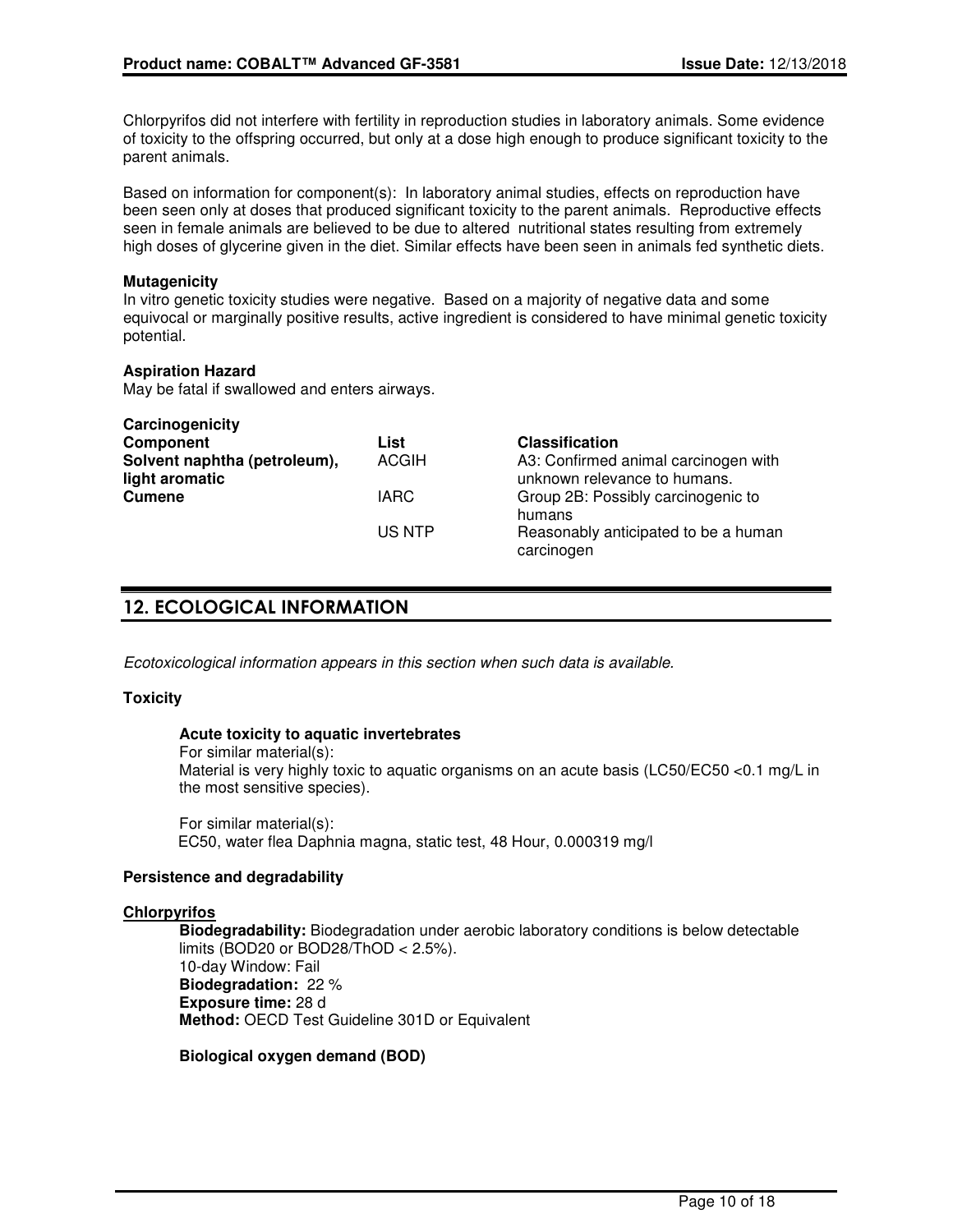| <b>Incubation</b><br>Time | <b>BOD</b> |
|---------------------------|------------|
| 5 d                       | 0.000%     |

**Stability in Water (1/2-life)**

Hydrolysis, half-life, 72 d

### **Photodegradation**

**Test Type:** Half-life (indirect photolysis) **Sensitization:** OH radicals **Atmospheric half-life:** 1.4 Hour **Method:** Estimated.

#### **Lambda-cyhalothrin**

**Biodegradability:** Chemical degradation (hydrolysis) is expected in the environment within days to weeks.

#### **Solvent naphtha (petroleum), light aromatic**

**Biodegradability:** For the major component(s): Biodegradation under aerobic static laboratory conditions is high (BOD20 or BOD28/ThOD > 40%). For some component(s): Biodegradation under aerobic static laboratory conditions is low (BOD20 or BOD28/ThOD between 2.5 and 10%).

### **1,2,4-Trimethylbenzene**

**Biodegradability:** Material is ultimately biodegradable (reaches > 70% mineralization in OECD test(s) for inherent biodegradability).

**Biodegradation:** 100 % **Exposure time:** 1 d

**Theoretical Oxygen Demand:** 3.19 mg/mg

**Photodegradation Test Type:** Half-life (indirect photolysis) **Sensitization:** OH radicals **Atmospheric half-life:** 0.641 d **Method:** Estimated.

#### **Glycerol**

**Biodegradability:** Material is readily biodegradable. Passes OECD test(s) for ready biodegradability. 10-day Window: Not applicable **Biodegradation:** 63 % **Exposure time:** 14 d **Method:** OECD Test Guideline 301C or Equivalent

**Theoretical Oxygen Demand:** 1.22 mg/mg

#### **1,3,5-Trimethylbenzene**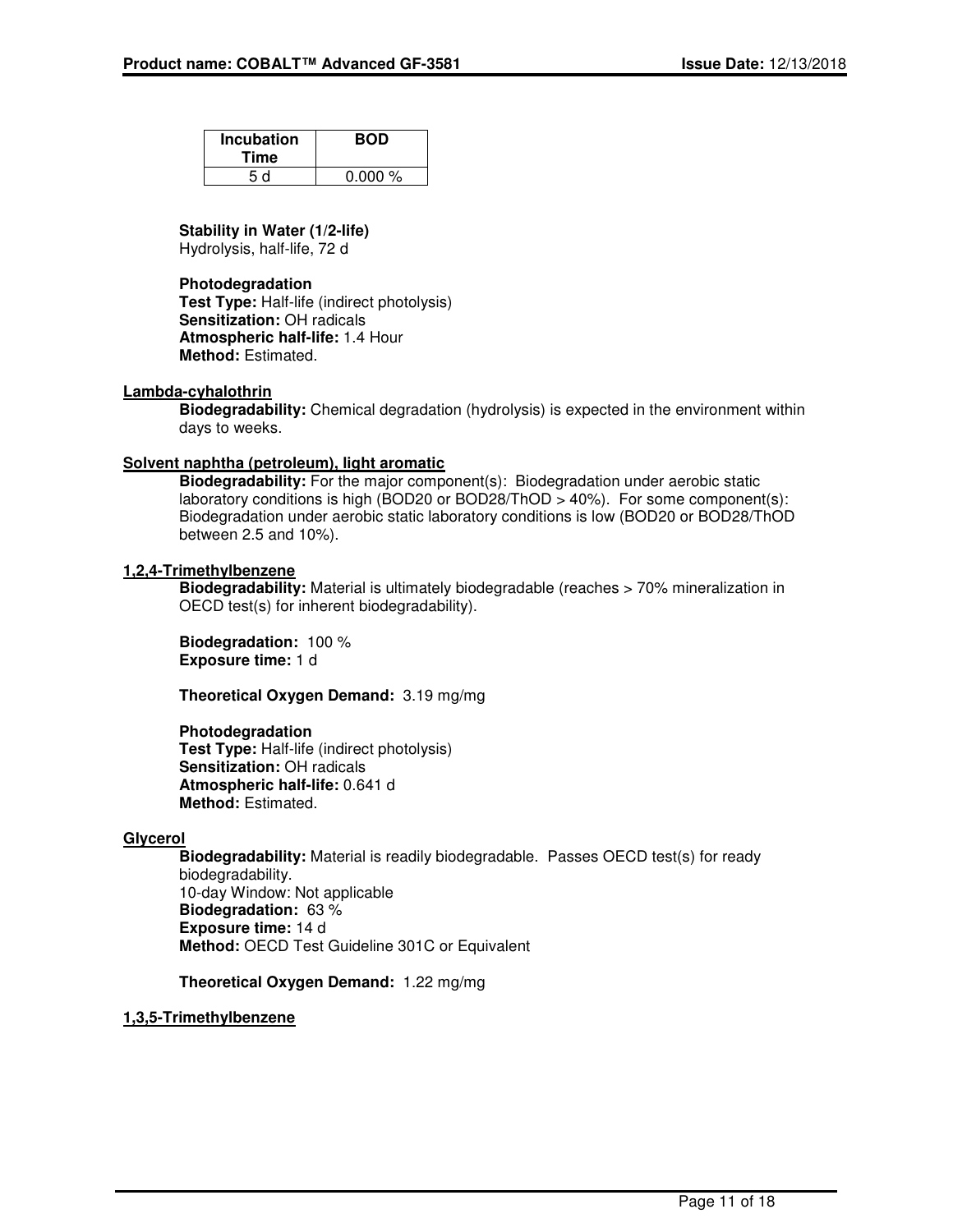**Biodegradability:** Based on stringent OECD test guidelines, this material cannot be considered as readily biodegradable; however, these results do not necessarily mean that the material is not biodegradable under environmental conditions. 10-day Window: Not applicable **Biodegradation:** 0 % **Exposure time:** 28 d **Method:** OECD Test Guideline 301C or Equivalent 10-day Window: Not applicable **Biodegradation:** 50 % **Exposure time:** 4.4 d

**Method:** Calculated.

**Theoretical Oxygen Demand:** 3.19 mg/mg

**Photodegradation Test Type:** Half-life (indirect photolysis) **Sensitization:** OH radicals **Atmospheric half-life:** 3.7 Hour **Method:** Estimated.

#### **Cumene**

**Biodegradability:** Material is readily biodegradable. Passes OECD test(s) for ready biodegradability. 10-day Window: Pass **Biodegradation:** 70 % **Exposure time:** 20 d **Method:** OECD Test Guideline 301D or Equivalent

**Theoretical Oxygen Demand:** 3.20 mg/mg Estimated.

#### **Biological oxygen demand (BOD)**

| <b>Incubation</b><br>Time | <b>BOD</b> |
|---------------------------|------------|
| 5 d                       | 40%        |
| 10 d                      | 62%        |
| 20 d                      | 70%        |

#### **Photodegradation**

**Test Type:** Half-life (indirect photolysis) **Sensitization:** OH radicals **Atmospheric half-life:** 1.55 d **Method:** Estimated.

#### **Xylene**

**Biodegradability:** Material is expected to be readily biodegradable. 10-day Window: Pass **Biodegradation:** > 60 % **Exposure time:** 10 d **Method:** OECD Test Guideline 301F or Equivalent

**Theoretical Oxygen Demand:** 3.17 mg/mg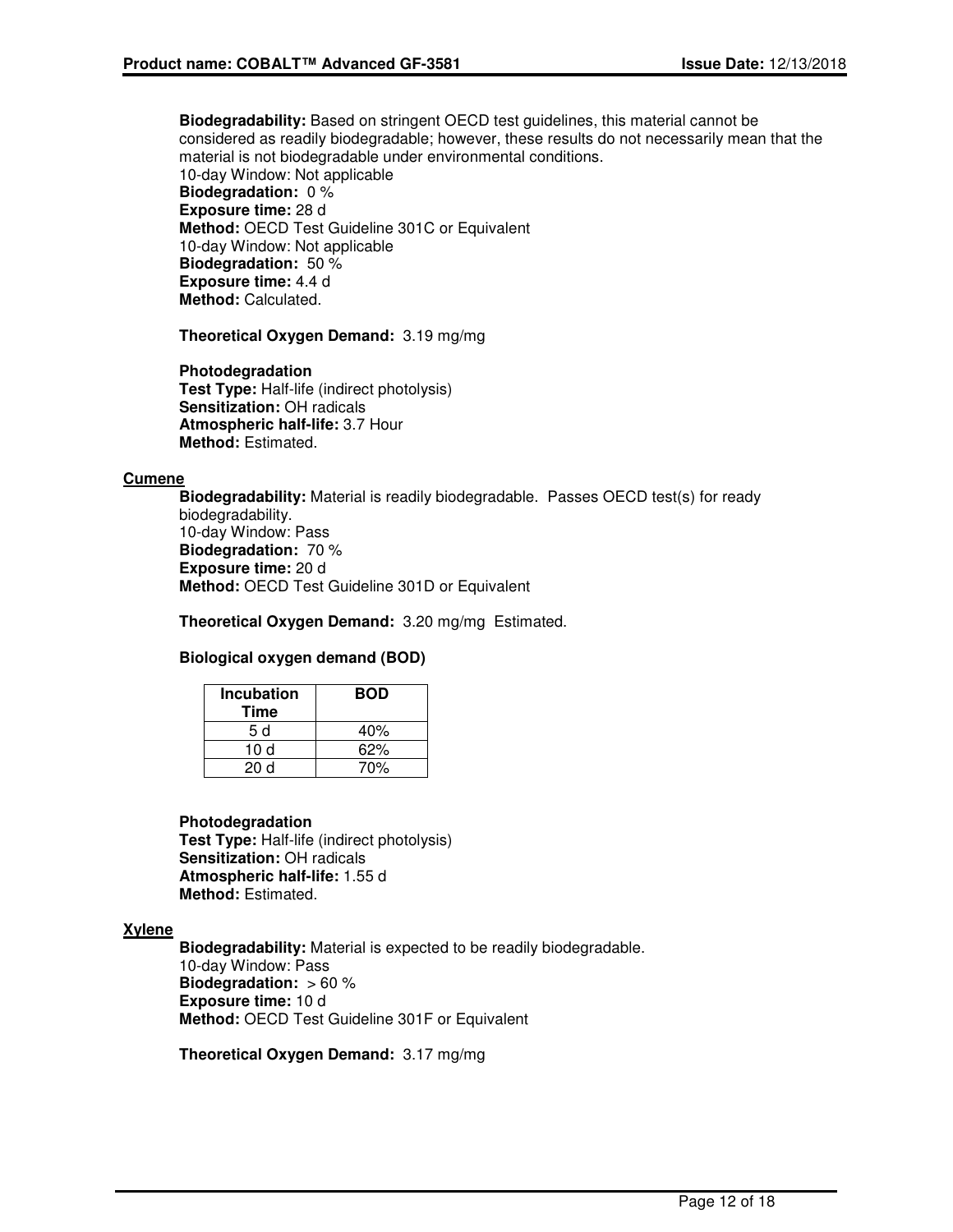#### **Biological oxygen demand (BOD)**

| <b>Incubation</b><br>Time | BOD      |
|---------------------------|----------|
| 5 d                       | 37.000%  |
| 10 d                      | 58,000 % |
| 20d                       | 72.000 % |

#### **Photodegradation**

**Test Type:** Half-life (indirect photolysis) **Sensitization:** OH radicals **Atmospheric half-life:** 19.7 Hour **Method:** Estimated.

#### **Balance**

**Biodegradability:** No relevant data found.

#### **Bioaccumulative potential**

#### **Chlorpyrifos**

**Bioaccumulation:** Bioconcentration potential is moderate (BCF between 100 and 3000 or Log Pow between 3 and 5). **Partition coefficient: n-octanol/water(log Pow): 4.7 at 20 °C Estimated.** 

#### **Lambda-cyhalothrin**

**Bioaccumulation:** Bioconcentration potential is moderate (BCF between 100 and 3000 or Log Pow between 3 and 5).

**Partition coefficient: n-octanol/water(log Pow): 7 at 20 °C** 

#### **Solvent naphtha (petroleum), light aromatic**

**Bioaccumulation:** For the major component(s): Bioconcentration potential is moderate (BCF between 100 and 3000 or Log Pow between 3 and 5). For the minor component(s): Bioconcentration potential is low (BCF < 100 or Log Pow < 3).

#### **1,2,4-Trimethylbenzene**

**Bioaccumulation:** Bioconcentration potential is moderate (BCF between 100 and 3000 or Log Pow between 3 and 5). **Partition coefficient: n-octanol/water(log Pow):** 3.63 Measured

**Bioconcentration factor (BCF):** 33 - 275 Cyprinus carpio (Carp) 56 d Measured

#### **Glycerol**

**Bioaccumulation:** Bioconcentration potential is low (BCF < 100 or Log Pow < 3). **Partition coefficient: n-octanol/water(log Pow): -1.76 at 20 °C Measured** 

#### **1,3,5-Trimethylbenzene**

**Bioaccumulation:** Bioconcentration potential is moderate (BCF between 100 and 3000 or Log Pow between 3 and 5).

**Partition coefficient: n-octanol/water(log Pow):** 3.42 Measured

**Bioconcentration factor (BCF):** 161 Pimephales promelas (fathead minnow) Measured

#### **Cumene**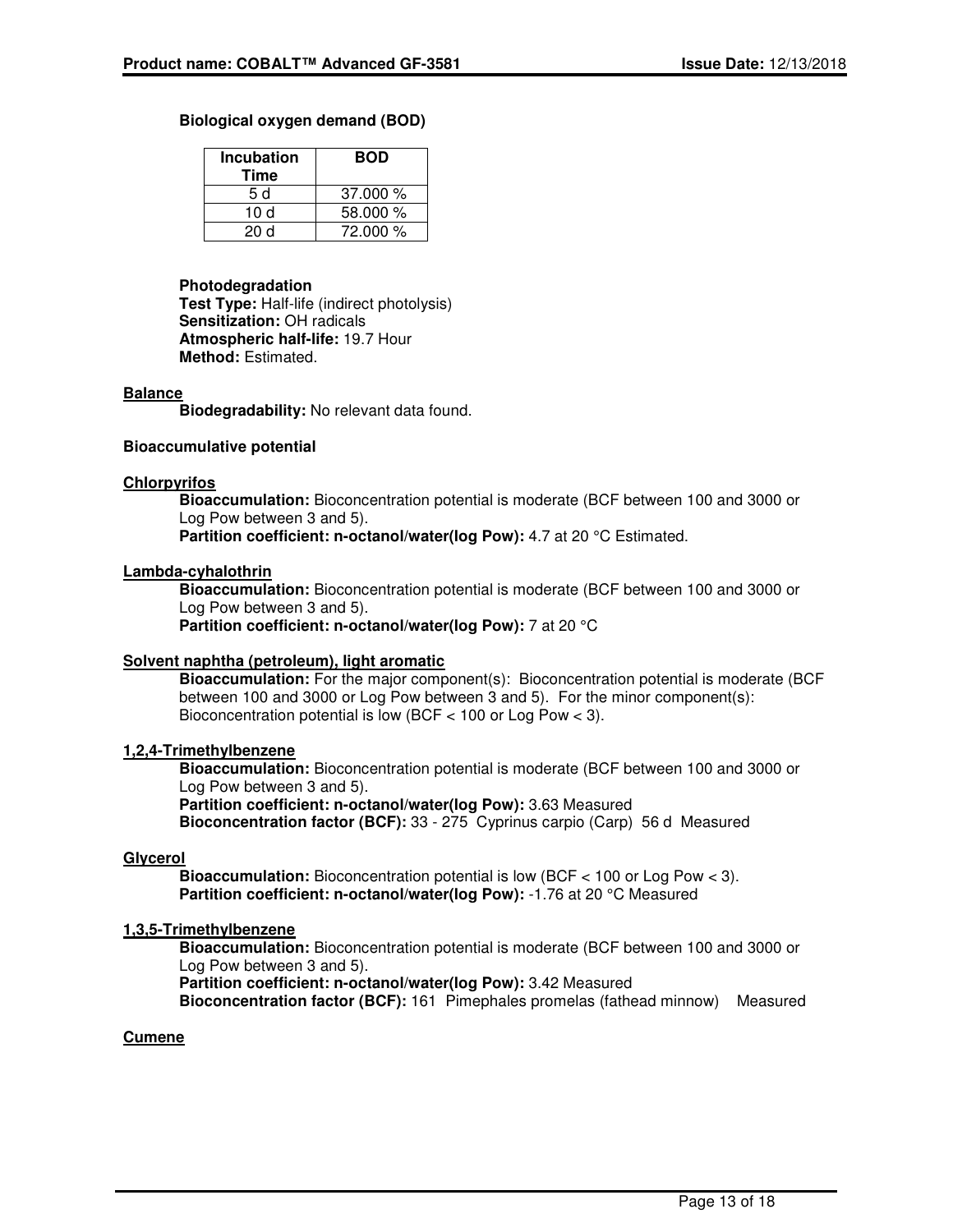**Bioaccumulation:** Bioconcentration potential is low (BCF < 100 or Log Pow < 3). **Partition coefficient: n-octanol/water(log Pow):** 3.4 - 3.7 Measured **Bioconcentration factor (BCF):** 35.5 Fish Measured

#### **Xylene**

**Bioaccumulation:** Bioconcentration potential is low (BCF < 100 or Log Pow < 3). **Partition coefficient: n-octanol/water(log Pow):** 3.12 Measured **Bioconcentration factor (BCF):** 25.9 Rainbow trout (Salmo gairdneri) Measured

#### **Balance**

**Bioaccumulation:** No relevant data found.

#### **Mobility in soil**

#### **Chlorpyrifos**

Expected to be relatively immobile in soil (Koc > 5000). **Partition coefficient (Koc):** 8151

#### **Lambda-cyhalothrin**

Expected to be relatively immobile in soil (Koc > 5000). **Partition coefficient (Koc):** > 38000

#### **Solvent naphtha (petroleum), light aromatic**

For the major component(s): Potential for mobility in soil is low (Koc between 500 and 2000).

#### **1,2,4-Trimethylbenzene**

Potential for mobility in soil is low (Koc between 500 and 2000). **Partition coefficient (Koc):** 720 Estimated.

#### **Glycerol**

Potential for mobility in soil is very high (Koc between 0 and 50). Given its very low Henry's constant, volatilization from natural bodies of water or moist soil is not expected to be an important fate process. **Partition coefficient (Koc):** 1 Estimated.

#### **1,3,5-Trimethylbenzene**

Potential for mobility in soil is low (Koc between 500 and 2000). **Partition coefficient (Koc):** 741.65 Estimated.

#### **Cumene**

Potential for mobility in soil is low (Koc between 500 and 2000). **Partition coefficient (Koc):** 800 - 2800 Estimated.

#### **Xylene**

Potential for mobility in soil is medium (Koc between 150 and 500). **Partition coefficient (Koc):** 443 Estimated.

#### **Balance**

No relevant data found.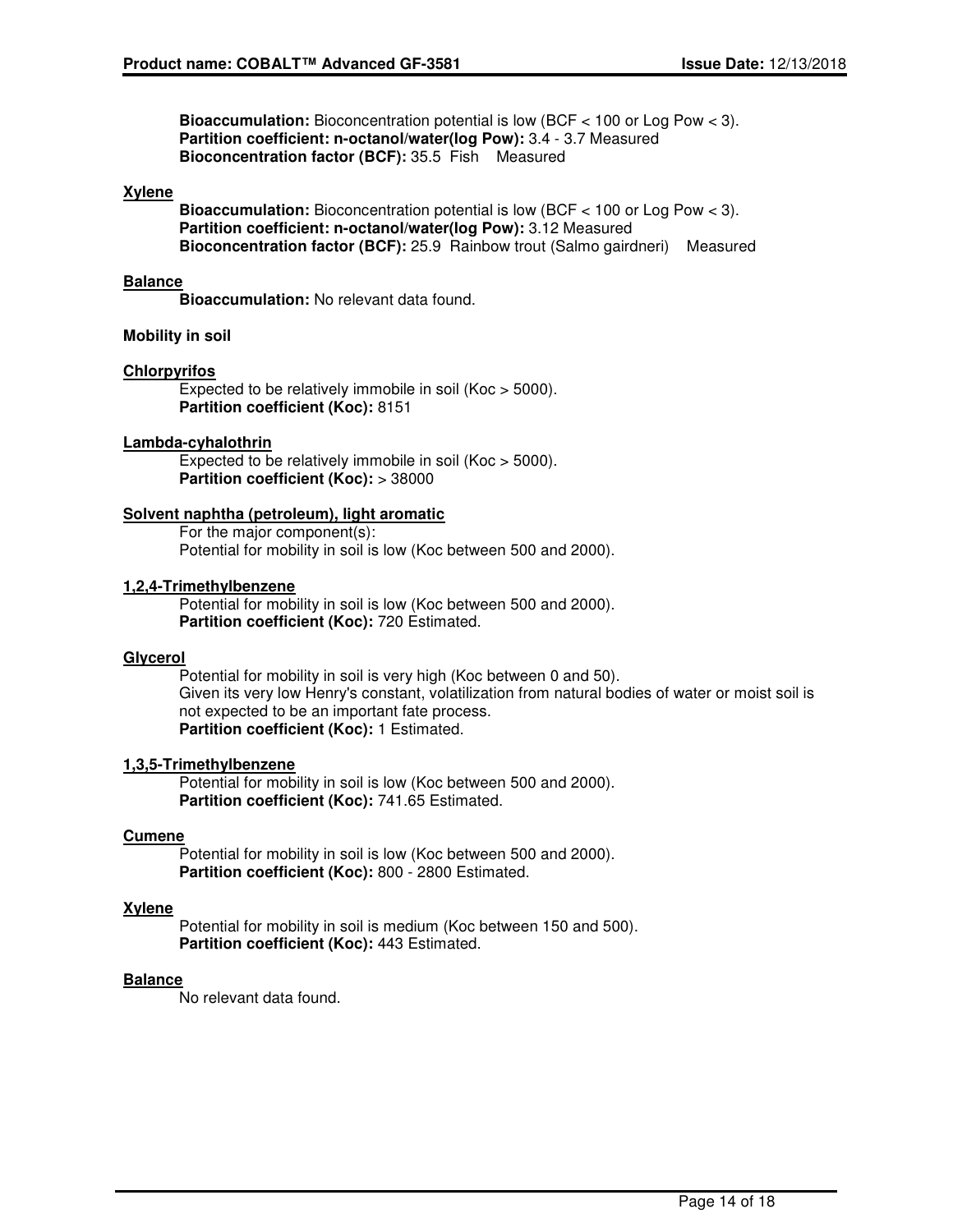### **13. DISPOSAL CONSIDERATIONS**

**Disposal methods:** If wastes and/or containers cannot be disposed of according to the product label directions, disposal of this material must be in accordance with your local or area regulatory authorities. This information presented below only applies to the material as supplied. The identification based on characteristic(s) or listing may not apply if the material has been used or otherwise contaminated. It is the responsibility of the waste generator to determine the toxicity and physical properties of the material generated to determine the proper waste identification and disposal methods in compliance with applicable regulations. If the material as supplied becomes a waste, follow all applicable regional, national and local laws.

## **14. TRANSPORT INFORMATION**

#### **DOT**

| Proper shipping name       | Organophosphorus pesticides, liquid, toxic,                |
|----------------------------|------------------------------------------------------------|
|                            | flammable (Chlorpyrifos, Solvent naphtha, petroleum, light |
|                            | arom.)                                                     |
| UN number                  | UN 3017                                                    |
| Class                      | 6.1(3)                                                     |
| Packing group              | Ш                                                          |
| <b>Marine pollutant</b>    | Chlorpyrifos                                               |
| <b>Reportable Quantity</b> | Chlorpyrifos, Xylene                                       |

### **Classification for SEA transport (IMO-IMDG):**

| Proper shipping name       | ORGANOPHOSPHORUS PESTICIDE, LIQUID, TOXIC,                |
|----------------------------|-----------------------------------------------------------|
|                            | FLAMMABLE(Chlorpyrifos, Solvent naphtha, petroleum, light |
|                            | arom.)                                                    |
| UN number                  | UN 3017                                                   |
| <b>Class</b>               | 6.1(3)                                                    |
| Packing group              | Ш                                                         |
| <b>Marine pollutant</b>    | Chlorpyrifos                                              |
| <b>Transport in bulk</b>   | Consult IMO regulations before transporting ocean bulk    |
| according to Annex I or II |                                                           |
| of MARPOL 73/78 and the    |                                                           |
| <b>IBC or IGC Code</b>     |                                                           |
|                            |                                                           |

#### **Classification for AIR transport (IATA/ICAO):**

| Organophosphorus pesticide, liquid, toxic,                 |
|------------------------------------------------------------|
| flammable (Chlorpyrifos, Solvent naphtha, petroleum, light |
| arom.)                                                     |
| UN 3017                                                    |
| 6.1(3)                                                     |
| Ш                                                          |
|                                                            |

This information is not intended to convey all specific regulatory or operational requirements/information relating to this product. Transportation classifications may vary by container volume and may be influenced by regional or country variations in regulations. Additional transportation system information can be obtained through an authorized sales or customer service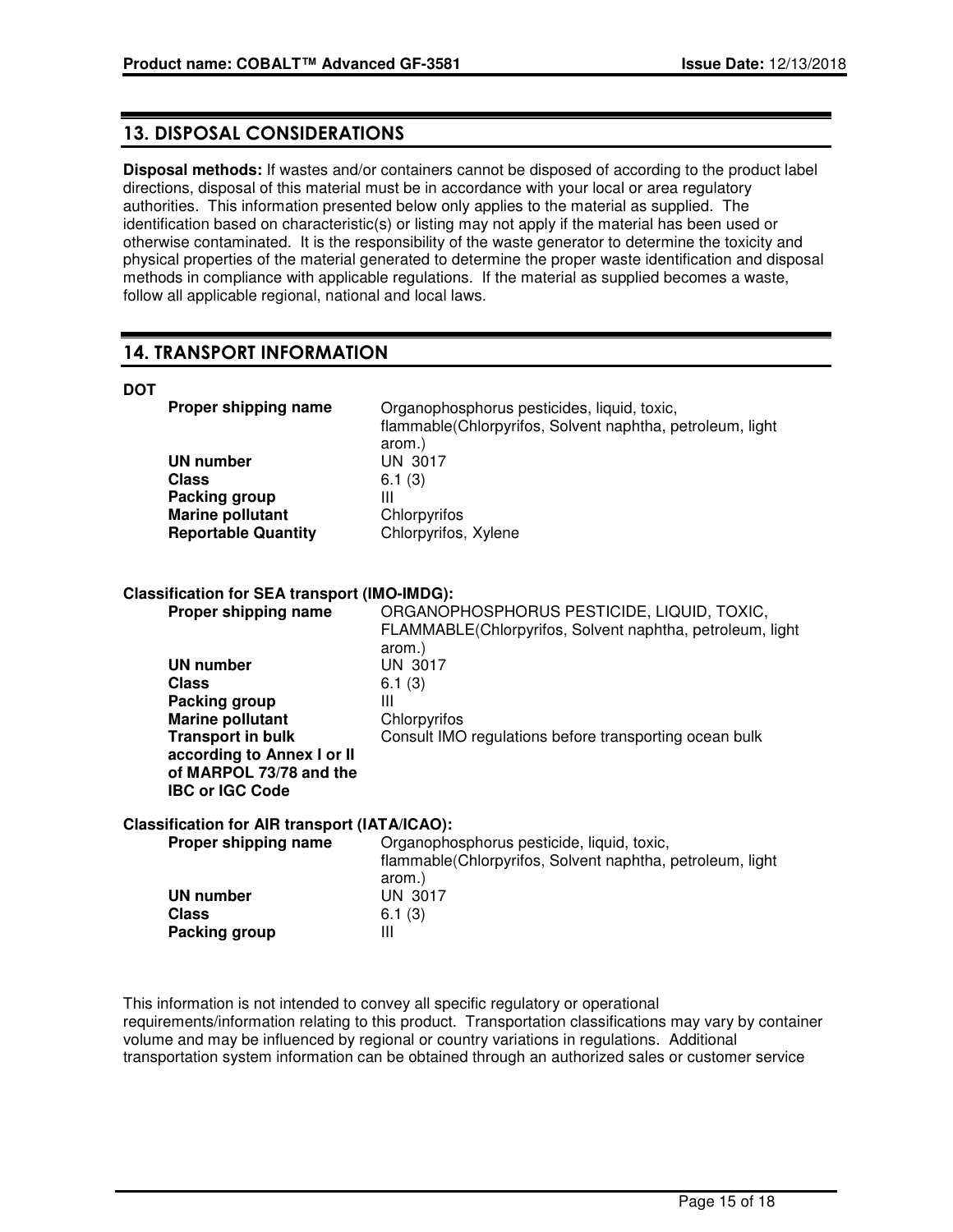representative. It is the responsibility of the transporting organization to follow all applicable laws, regulations and rules relating to the transportation of the material.

## **15. REGULATORY INFORMATION**

### **Superfund Amendments and Reauthorization Act of 1986 Title III (Emergency Planning and Community Right-to-Know Act of 1986) Sections 311 and 312**

Flammable (gases, aerosols, liquids, or solids) Specific target organ toxicity (single or repeated exposure) Acute toxicity (any route of exposure) Aspiration hazard Serious eye damage or eye irritation

### **Superfund Amendments and Reauthorization Act of 1986 Title III (Emergency Planning and Community Right-to-Know Act of 1986) Section 313**

| <b>Components</b>      | <b>CASRN</b> |
|------------------------|--------------|
| 1,2,4-Trimethylbenzene | 95-63-6      |
| Cumene                 | $98-82-8$    |

#### **Pennsylvania Right To Know**

The following chemicals are listed because of the additional requirements of Pennsylvania law:

| <b>Components</b>                           | <b>CASRN</b>  |
|---------------------------------------------|---------------|
| Chlorpyrifos                                | 2921-88-2     |
| Solvent naphtha (petroleum), light aromatic | 64742-95-6    |
| 1,2,4-Trimethylbenzene                      | 95-63-6       |
| Glycerol                                    | $56 - 81 - 5$ |
| Cumene                                      | $98 - 82 - 8$ |

#### **California Prop. 65**

WARNING: This product can expose you to chemicals including Cumene, Methylene chloride, Sulfuric acid, Ethylene Oxide, Propylene oxide, 1,4-Dioxane, Formaldehyde, Acetaldehyde, which is/are known to the State of California to cause cancer, and Chlorpyrifos, Ethylene Oxide, which is/are known to the State of California to cause birth defects or other reproductive harm. For more information go to www.P65Warnings.ca.gov.

### **United States TSCA Inventory (TSCA)**

This product contains chemical substance(s) exempt from U.S. EPA TSCA Inventory requirements. It is regulated as a pesticide subject to Federal Insecticide, Fungicide, and Rodenticide Act (FIFRA) requirements.

EPA Registration Number: 62719-615

## **16. OTHER INFORMATION**

#### **Hazard Rating System**

**NFPA**

**Health Flammability Instability**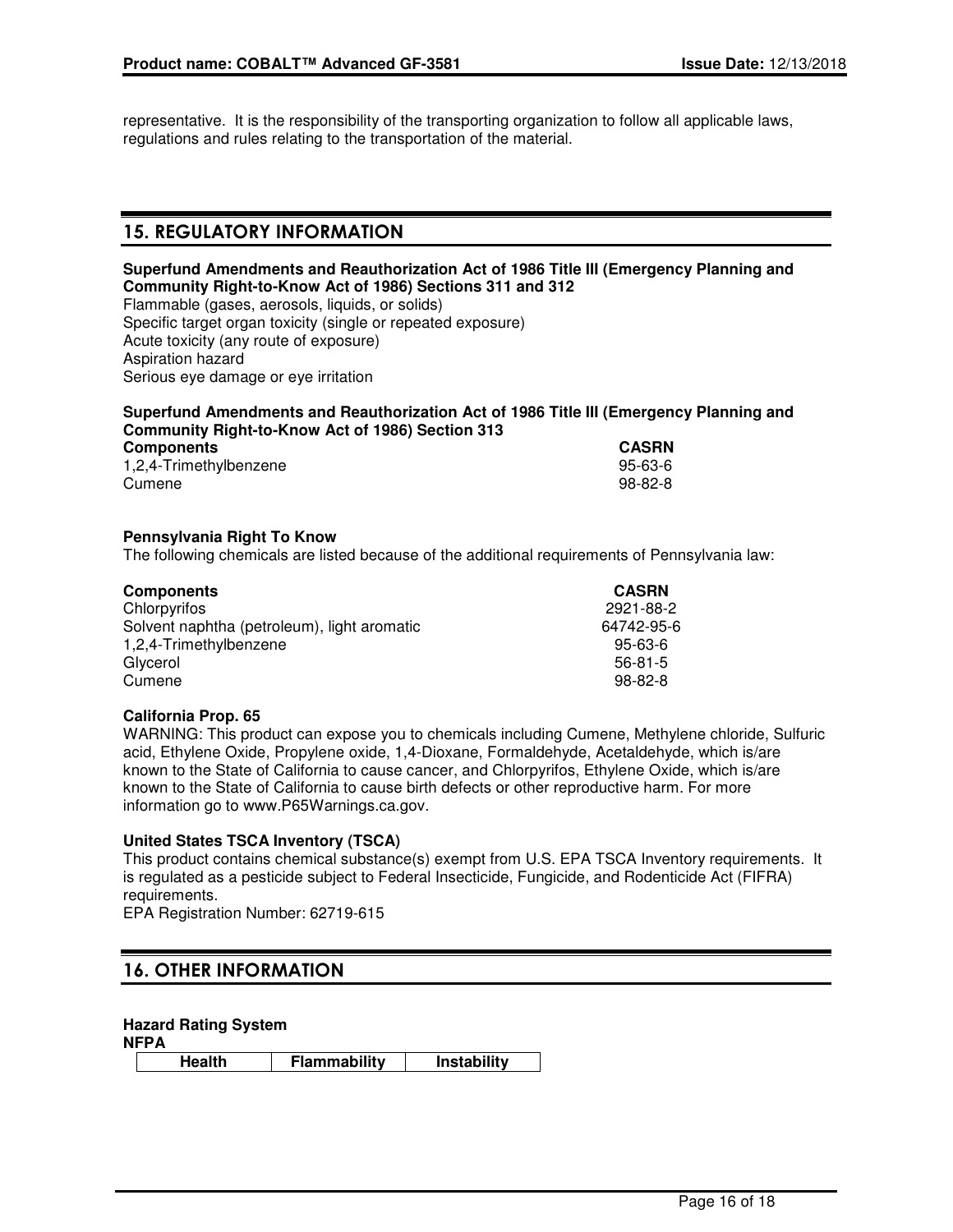2 2 1

#### **Revision**

Identification Number: 99048055 / A211 / Issue Date: 12/13/2018 / Version: 4.0 DAS Code: GF-3581

Most recent revision(s) are noted by the bold, double bars in left-hand margin throughout this document.

#### **Legend**

| <b>ACGIH</b>     | USA. ACGIH Threshold Limit Values (TLV)                             |
|------------------|---------------------------------------------------------------------|
| <b>ACGIH BEI</b> | ACGIH - Biological Exposure Indices (BEI)                           |
| <b>BEI</b>       | <b>Biological Exposure Indices</b>                                  |
| Dow IHG          | Dow Industrial Hygiene Guideline                                    |
| OSHA P0          | USA. OSHA - TABLE Z-1 Limits for Air Contaminants - 1910.1000       |
| OSHA Z-1         | USA. Occupational Exposure Limits (OSHA) - Table Z-1 Limits for Air |
|                  | Contaminants                                                        |
| <b>SKIN</b>      | Absorbed via skin                                                   |
| SKIN, BEI        | Absorbed via Skin, Biological Exposure Indice                       |
| <b>STEL</b>      | Short-term exposure limit                                           |
| <b>TWA</b>       | 8-hour time weighted average                                        |

#### **Full text of other abbreviations**

AICS - Australian Inventory of Chemical Substances; ASTM - American Society for the Testing of Materials; bw - Body weight; CERCLA - Comprehensive Environmental Response, Compensation, and Liability Act; CMR - Carcinogen, Mutagen or Reproductive Toxicant; DIN - Standard of the German Institute for Standardisation; DOT - Department of Transportation; DSL - Domestic Substances List (Canada); ECx - Concentration associated with x% response; EHS - Extremely Hazardous Substance; ELx - Loading rate associated with x% response; EmS - Emergency Schedule; ENCS - Existing and New Chemical Substances (Japan); ErCx - Concentration associated with x% growth rate response; ERG - Emergency Response Guide; GHS - Globally Harmonized System; GLP - Good Laboratory Practice; HMIS - Hazardous Materials Identification System; IARC - International Agency for Research on Cancer; IATA - International Air Transport Association; IBC - International Code for the Construction and Equipment of Ships carrying Dangerous Chemicals in Bulk; IC50 - Half maximal inhibitory concentration; ICAO - International Civil Aviation Organization; IECSC - Inventory of Existing Chemical Substances in China; IMDG - International Maritime Dangerous Goods; IMO - International Maritime Organization; ISHL - Industrial Safety and Health Law (Japan); ISO - International Organisation for Standardization; KECI - Korea Existing Chemicals Inventory; LC50 - Lethal Concentration to 50 % of a test population; LD50 - Lethal Dose to 50% of a test population (Median Lethal Dose); MARPOL - International Convention for the Prevention of Pollution from Ships; MSHA - Mine Safety and Health Administration; n.o.s. - Not Otherwise Specified; NFPA - National Fire Protection Association; NO(A)EC - No Observed (Adverse) Effect Concentration; NO(A)EL - No Observed (Adverse) Effect Level; NOELR - No Observable Effect Loading Rate; NTP - National Toxicology Program; NZIoC - New Zealand Inventory of Chemicals; OECD - Organization for Economic Co-operation and Development; OPPTS - Office of Chemical Safety and Pollution Prevention; PBT - Persistent, Bioaccumulative and Toxic substance; PICCS - Philippines Inventory of Chemicals and Chemical Substances; (Q)SAR - (Quantitative) Structure Activity Relationship; RCRA - Resource Conservation and Recovery Act; REACH - Regulation (EC) No 1907/2006 of the European Parliament and of the Council concerning the Registration, Evaluation, Authorisation and Restriction of Chemicals; RQ - Reportable Quantity; SADT - Self-Accelerating Decomposition Temperature; SARA - Superfund Amendments and Reauthorization Act; SDS - Safety Data Sheet; TCSI - Taiwan Chemical Substance Inventory; TSCA - Toxic Substances Control Act (United States); UN - United Nations; UNRTDG - United Nations Recommendations on the Transport of Dangerous Goods; vPvB - Very Persistent and Very Bioaccumulative